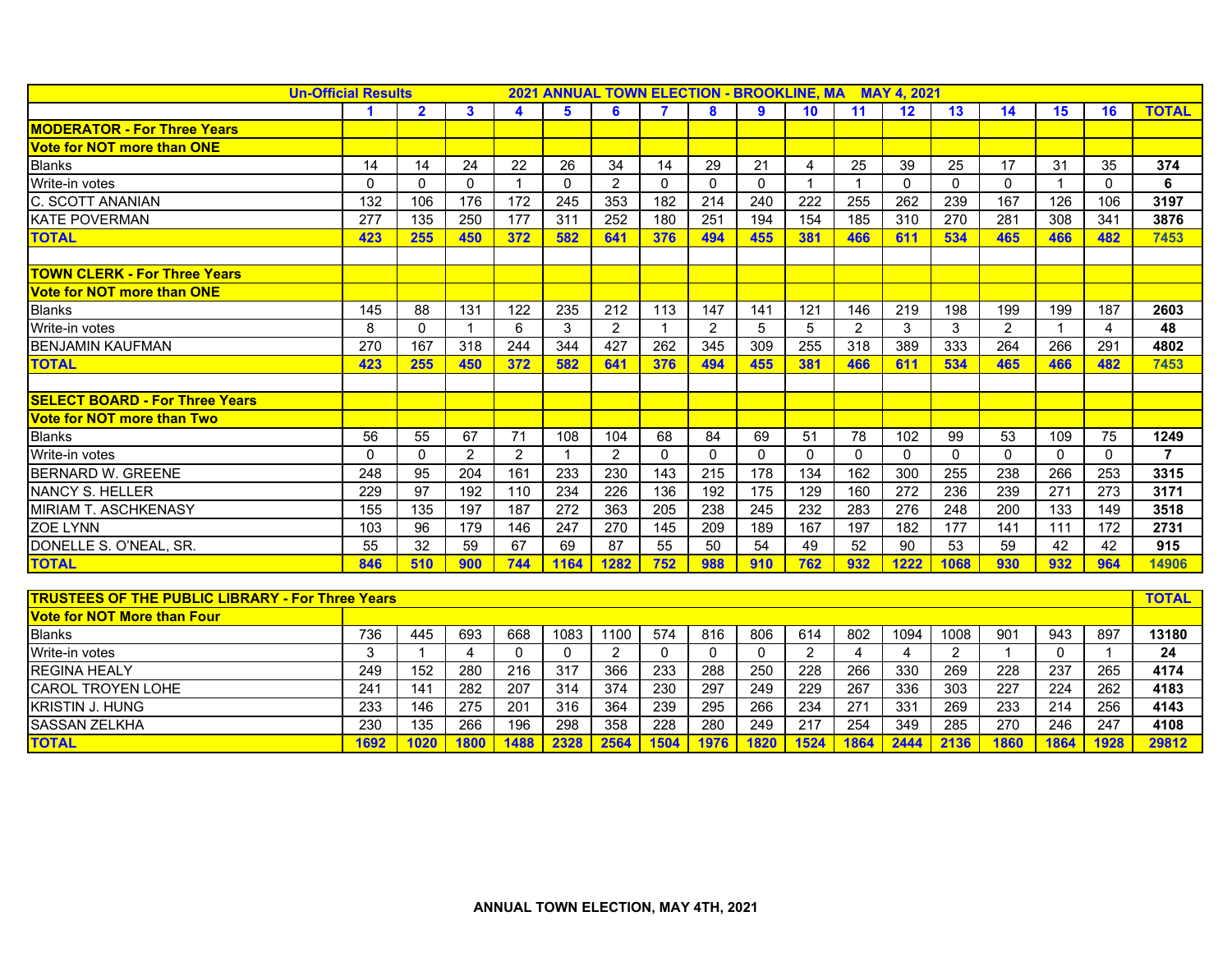**Un-Official Results 2021 ANNUAL TOWN ELECTION - BROOKLINE, MA MAY 4, 2021**

| <b>TRUSTEES OF THE PUBLIC LIBRARY - For One Year</b> |      |     |      |      |      |                 |      |      |      |      |     |      | <b>TOTAL</b> |      |      |      |              |
|------------------------------------------------------|------|-----|------|------|------|-----------------|------|------|------|------|-----|------|--------------|------|------|------|--------------|
| <b>Vote for NOT More than One</b>                    |      |     |      |      |      |                 |      |      |      |      |     |      |              |      |      |      |              |
| <b>Blanks</b>                                        | 163  | 86  | 152  | 139  | 244  | 239             | 131  | 182  | 181  | 132  | 179 | 242  | 218          | 199  | 209  | 212  | 2908         |
| Write-in votes                                       | 0    |     |      | 2    |      |                 |      |      |      |      |     | 3    |              | っ    |      |      | 17           |
| <b>MATTHEW M. SHAKESPEARE</b>                        | 260  | 169 | 297  | 231  | 337  | 40 <sup>4</sup> | 245  | 311  | 273  | 247  | 287 | 366  | 315          | 264  | 256  | 269  | 4528         |
| <b>TOTAL</b>                                         | 423  | 255 | 450  | 372  | 582  | 641             | 376  | 494  | 455  | 381  | 466 | 611  | 534          | 465  | 466  | 482  | 7453         |
|                                                      |      |     |      |      |      |                 |      |      |      |      |     |      |              |      |      |      |              |
| <b>ISCHOOL COMMITTEE - For Three Years</b>           |      |     |      |      |      |                 |      |      |      |      |     |      |              |      |      |      | <b>TOTAL</b> |
| <u>lVote for NOT More than Three</u>                 |      |     |      |      |      |                 |      |      |      |      |     |      |              |      |      |      |              |
| <b>Blanks</b>                                        | 562  | 330 | 557  | 512  | 800  | 845             | 452  | 649  | 592  | 472  | 633 | 867  | 735          | 673  | 723  | 693  | 10095        |
| Write-in votes                                       |      |     |      | 3    | ۰.   | 6               | っ    | 3    | 3    | n    | 8   |      | 3            | 2    |      |      | 54           |
| IJENNIFER L. MONOPOLI                                | 244  | 158 | 270  | 201  | 324  | 356             | 231  | 270  | 260  | 225  | 255 | 325  | 272          | 228  | 204  | 243  | 4066         |
| <b>IDAVID ARENAS PEARLMAN</b>                        | 233  | 145 | 263  | 205  | 319  | 362             | 226  | 281  | 255  | 223  | 262 | 344  | 317          | 265  | 282  | 275  | 4257         |
| <b>IDIMITRY Y. ANSELME</b>                           | 223  | 132 | 259  | 195  | 298  | 354             | 217  | 279  | 255  | 217  | 240 | 296  | 275          | 227  | 187  | 233  | 3887         |
| <b>TOTAL</b>                                         | 1269 | 765 | 1350 | 1116 | 1746 | 1923            | 1128 | 1482 | 1365 | 1143 | 398 | 1833 | 1602         | 1395 | 1398 | 1446 | 22359        |

| <b>SCHOOL COMMITTEE - For One Year</b> |     |     |     |     |     |                 |                |     |     |     |     |     |           |     |     |                          | <b>TOTAL</b> |
|----------------------------------------|-----|-----|-----|-----|-----|-----------------|----------------|-----|-----|-----|-----|-----|-----------|-----|-----|--------------------------|--------------|
| <b>Vote for NOT More than One</b>      |     |     |     |     |     |                 |                |     |     |     |     |     |           |     |     |                          |              |
| <b>Blanks</b>                          | 63  | 38  | 69  | 63  | 88  | 96              | 5 <sup>1</sup> | 79  | 59  | 39  | 64  | 82  | 85        | 87  | 92  | $\overline{\phantom{a}}$ | 1128         |
| Write-in votes                         |     |     |     |     |     |                 |                |     |     |     |     |     |           |     |     |                          |              |
| <b>ISTEVEN I. EHRENBERG</b>            | 205 | 112 | 227 | 186 | 301 | 32 <sup>2</sup> | 178            | 237 | 241 | 216 | 222 | 305 | 283       | 223 | 250 | 231                      | 3738         |
| <b>VALERIE FRIAS</b>                   | 155 | 105 | 153 | 121 | 192 | 224             | 147            | 178 | 155 | 126 | 180 | 224 | 166       | 155 | 123 | 78                       | 2582         |
| <b>TOTAL</b>                           | 423 | 255 | 450 | 27' | 582 | 64'             | 376            | 494 | 455 | 381 | 466 | 61' | 53A<br>-- | 465 | 466 | 48:                      | 7453         |

| <b>HOUSING AUTHORITY- For Five Years</b> |     |     |     |     |     |     |     |     |     |     |     |     |     |     |     |     | <b>TOTAL</b> |
|------------------------------------------|-----|-----|-----|-----|-----|-----|-----|-----|-----|-----|-----|-----|-----|-----|-----|-----|--------------|
| <b>Vote for NOT More than One</b>        |     |     |     |     |     |     |     |     |     |     |     |     |     |     |     |     |              |
| <b>Blanks</b>                            | 185 | 88  | 163 | 149 | 254 | 248 | 139 | 196 | 164 | 145 | 191 | 266 | 236 | 216 | 216 | 218 | 3074         |
| Write-in votes                           |     |     |     | 3   |     |     |     |     |     |     |     |     |     |     |     |     | 18           |
| MICHAEL H. JACOBS                        | 237 | 167 | 286 | 220 | 327 | 392 | 237 | 297 | 288 | 235 | 275 | 342 | 298 | 249 | 249 | 262 | 4361         |
| <b>TOTAL</b>                             | 423 | 255 | 450 | 372 | 582 | 641 | 376 | 494 | 455 | 381 | 466 | 611 | 534 | 465 | 466 | 482 | 7453         |
|                                          |     |     |     |     |     |     |     |     |     |     |     |     |     |     |     |     |              |
| <b>ICONSTABLE- For One Year</b>          |     |     |     |     |     |     |     |     |     |     |     |     |     |     |     |     | <b>TOTAL</b> |
| <b>Vote for NOT More than One</b>        |     |     |     |     |     |     |     |     |     |     |     |     |     |     |     |     |              |
| <b>Blanks</b>                            | 188 | 100 | 182 | 168 | 275 | 279 | 147 | 221 | 193 | 160 | 208 | 296 | 243 | 218 | 229 | 228 | 3335         |
| Write-in votes                           |     |     | ⌒   | 0   | າ   |     |     |     | 4   |     |     |     |     |     |     |     | 25           |
| SAMUEL CHARLES BOTSFORD                  | 233 | 153 | 266 | 204 | 305 | 360 | 228 | 273 | 258 | 221 | 258 | 313 | 287 | 246 | 235 | 253 | 4093         |
| <b>TOTAL</b>                             | 423 | 255 | 450 | 372 | 582 | 641 | 376 | 494 | 455 | 381 | 466 | 611 | 534 | 465 | 466 | 482 | 7453         |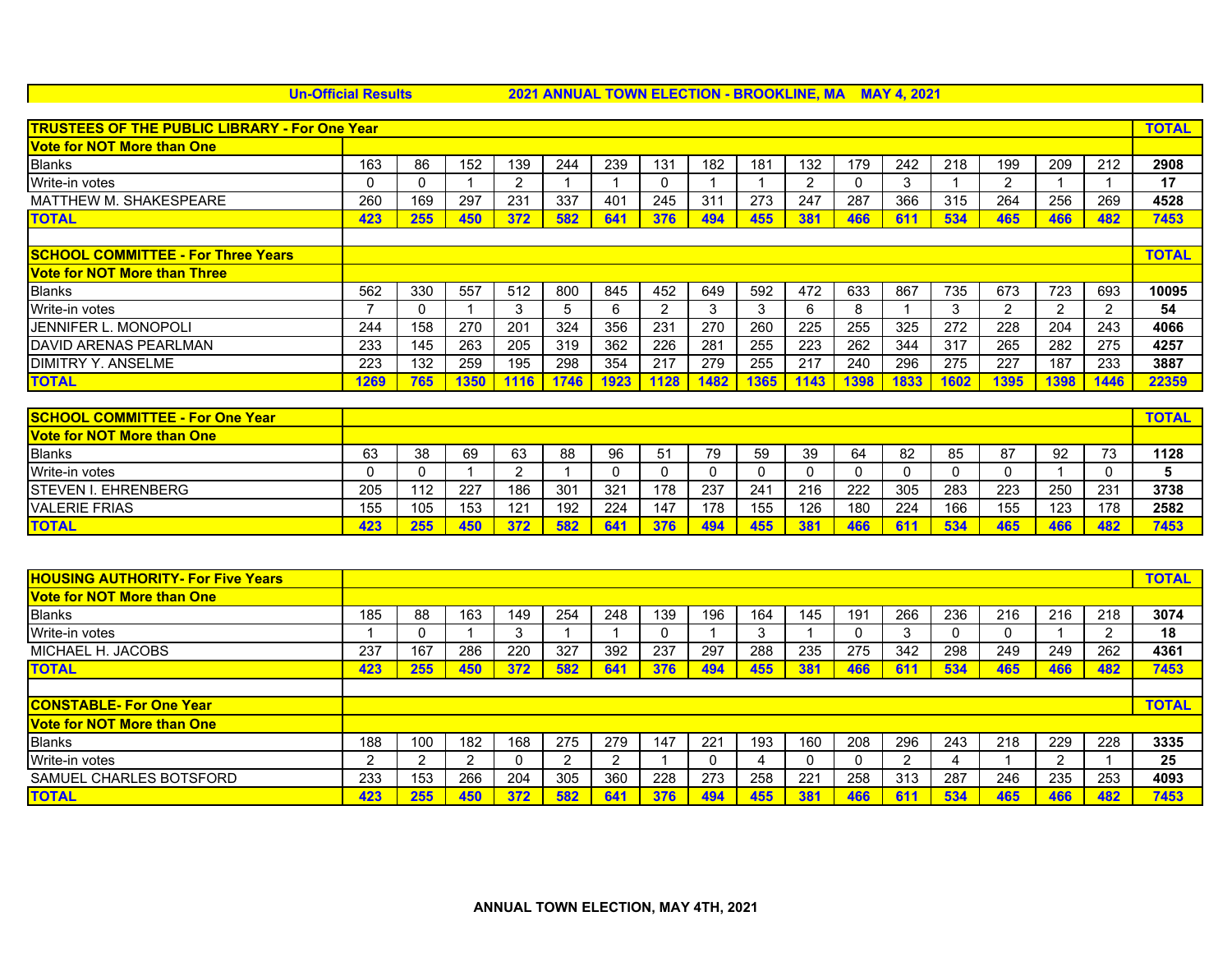| <b>Un-Official Results</b>                |      |                |                |                         |      |      |      |          |                | <b>2021 ANNUAL TOWN ELECTION - BROOKLINE, MA</b> |      | <b>MAY 4.2021</b> |      |      |      |      |              |
|-------------------------------------------|------|----------------|----------------|-------------------------|------|------|------|----------|----------------|--------------------------------------------------|------|-------------------|------|------|------|------|--------------|
|                                           |      |                |                |                         |      |      |      |          |                |                                                  |      |                   |      |      |      |      |              |
| <b>QUESTION #1:</b>                       |      |                |                |                         |      |      |      |          |                |                                                  |      |                   |      |      |      |      | <b>TOTAL</b> |
| <b>TOWN CLERK APPOINTED</b>               |      |                |                |                         |      |      |      |          |                |                                                  |      |                   |      |      |      |      |              |
| <b>Blanks</b>                             | 26   | 24             | 23             | 21                      | 41   | 42   | 32   | 41       | 53             | 32                                               | 31   | 42                | 38   | 34   | 40   | 59   | 579          |
| <b>YES</b>                                | 205  | 99             | 182            | 132                     | 277  | 198  | 146  | 169      | 160            | 134                                              | 208  | 234               | 208  | 214  | 212  | 216  | 2994         |
| <b>NO</b>                                 | 192  | 132            | 245            | 219                     | 264  | 401  | 198  | 284      | 242            | 215                                              | 227  | 335               | 288  | 217  | 214  | 207  | 3880         |
| <b>TOTAL</b>                              | 423  | 255            | 450            | 372                     | 582  | 641  | 376  | 494      | 455            | 381                                              | 466  | 611               | 534  | 465  | 466  | 482  | 7453         |
|                                           |      |                |                |                         |      |      |      |          |                |                                                  |      |                   |      |      |      |      |              |
| QUESTION #2:                              |      |                |                |                         |      |      |      |          |                |                                                  |      |                   |      |      |      |      | <b>TOTAL</b> |
| <b>COMMUNITY PRESERVATION ACT FUNDING</b> |      |                |                |                         |      |      |      |          |                |                                                  |      |                   |      |      |      |      |              |
| <b>Blanks</b>                             | 18   | 21             | 22             | 24                      | 28   | 35   | 23   | 31       | 45             | 16                                               | 17   | 24                | 30   | 30   | 37   | 61   | 462          |
| <b>YES</b>                                | 292  | 204            | 359            | 274                     | 442  | 502  | 304  | 376      | 343            | 301                                              | 347  | 441               | 354  | 286  | 266  | 288  | 5379         |
| <b>NO</b>                                 | 113  | 30             | 69             | 74                      | 112  | 104  | 49   | 87       | 67             | 64                                               | 102  | 146               | 150  | 149  | 163  | 133  | 1612         |
| TOTAL                                     | 423  | 255            | 450            | 372                     | 582  | 641  | 376  | 494      | 455            | 381                                              | 466  | 611               | 534  | 465  | 466  | 482  | 7453         |
|                                           |      |                |                |                         |      |      |      |          |                |                                                  |      |                   |      |      |      |      |              |
| <b>Statistics</b>                         |      | $\overline{2}$ | 3 <sup>1</sup> | $\overline{\mathbf{A}}$ | 5    | 6    | 5    | $\bf{8}$ | $\overline{9}$ | 10                                               | 11   | 12                | 13   | 14   | 15   | 16   | <b>Total</b> |
| <b>Voter Turnout</b>                      | 423  | 255            | 450            | 372                     | 582  | 641  | 376  | 494      | 455            | 381                                              | 466  | 611               | 534  | 465  | 466  | 482  | 7453         |
| <b>Total Registered Voters</b>            | 2388 | 1757           | 251'           | 2365                    | 2642 | 2569 | 2349 | 2327     | 2533           | 2581                                             | 2615 | 2879              | 2633 | 2738 | 2720 | 2183 | 39790        |
| <b>Percent Turnout</b>                    | 18%  | 15%            | 18%            | 16%                     | 22%  | 25%  | 16%  | 21%      | 18%            | 15%                                              | 18%  | 21%               | 20%  | 17%  | 17%  | 22%  | 18.731%      |

Percent Turnout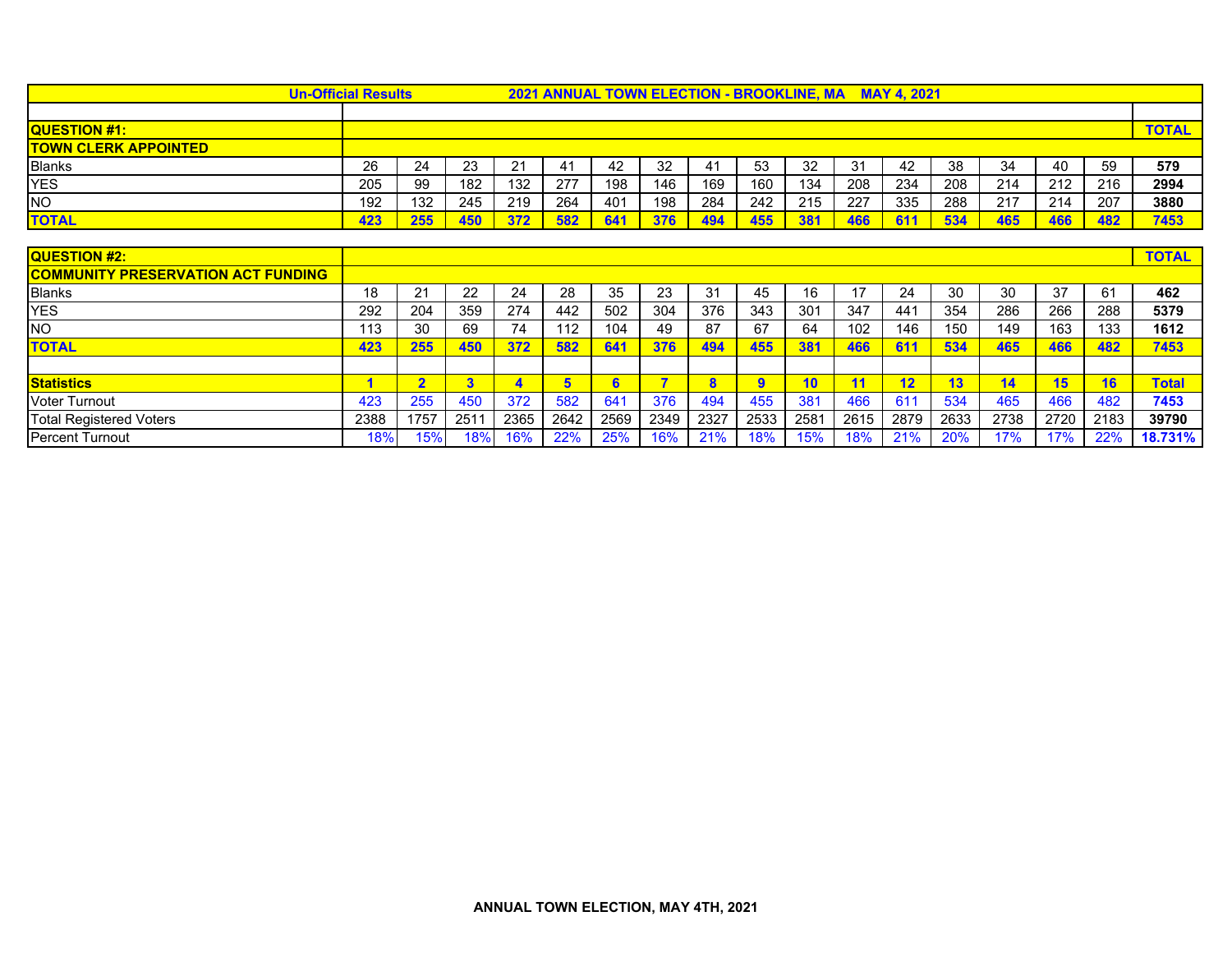| <b>PRECINCT 1 - For Three Years</b> |      |
|-------------------------------------|------|
| <b>Town Meeting Members</b>         |      |
| Vote for not more than FIVE         |      |
| <b>Blanks</b>                       | 830  |
| <b>Write Ins</b>                    | 4    |
| <b>CATHLEEN C CAVELL</b>            | 262  |
| <b>NEIL ROGER GORDON</b>            | 242  |
| <b>ICAROL B. HILLMAN</b>            | 234  |
| <b>ISEAN M. LYNN-JONES</b>          | 275  |
| <b>JAMY R. EVENSON</b>              | 268  |
| TOTAL                               | 2115 |

| <b>PRECINCT 2- For Three Years</b> |      |
|------------------------------------|------|
| <b>Town Meeting Members</b>        |      |
| Vote for not more than FIVE        |      |
| Blanks                             | 389  |
| Write Ins                          | 5    |
| <b>LINDA OLSON PEHLKE</b>          | 163  |
| <b>SUSAN M. ROBERTS</b>            | 139  |
| LIVIA SCHACHTER-KAHL               | 129  |
| <b>JACQUELINE BAUM</b>             | 137  |
| <b>MICHAEL ARI BEHAR</b>           | 90   |
| <b>CHRISTOPHER A. KAHL</b>         | 95   |
| <b>KIMBERLEY RICHARDSON</b>        | 128  |
| TOTAL                              | 1275 |

**0**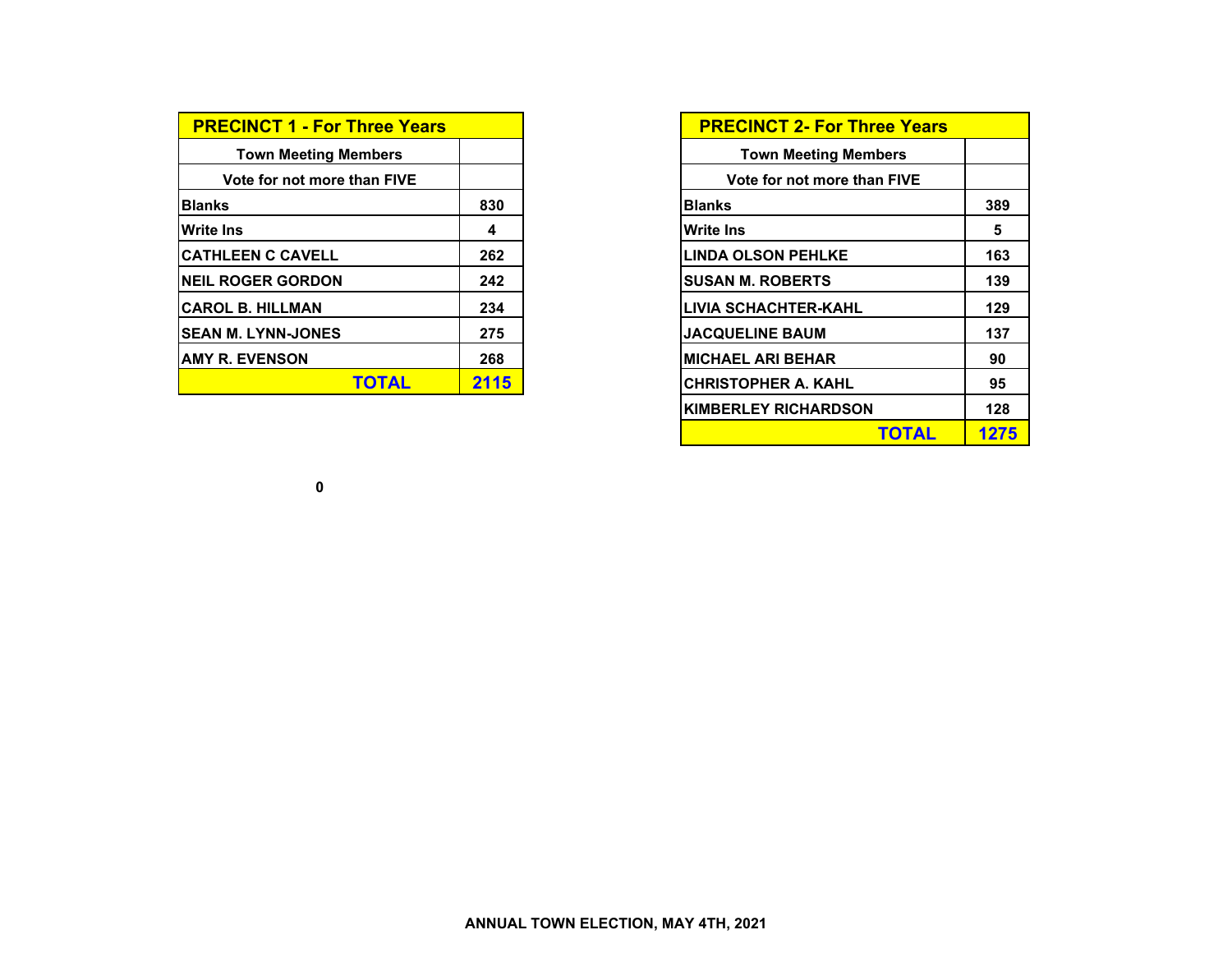| <b>PRECINCT 3 - For Three Years</b> |      | <b>PRECINCT 4 - For Three Years</b> |      |
|-------------------------------------|------|-------------------------------------|------|
| <b>Town Meeting Members</b>         |      | <b>Town Meeting Members</b>         |      |
| Vote for not more than FIVE         |      | Vote for not more than FIVE         |      |
| <b>Blanks</b>                       | 693  | <b>Blanks</b>                       | 824  |
| <b>Write Ins</b>                    |      | <b>Write Ins</b>                    | 5    |
| <b>JEFFREY R. BENSON</b>            | 214  | <b>SARAH T. AXELROD</b>             | 223  |
| <b>DENNIS L. DOUGHTY</b>            | 231  | <b>SARAH T. BOEHS</b>               | 200  |
| <b>JANE C. GILMAN</b>               | 249  | <b>MARTHA A. FARLOW</b>             | 223  |
| <b>GARY D. JONES</b>                | 203  | <b>DANIEL REUVEN FISHMAN</b>        | 184  |
| <b>DONALD G. LEKA</b>               | 208  | <b>MARISSA FARLAND VOGT</b>         | 201  |
| <b>GINA MARIE HAHN</b>              | 230  | <b>TOTAL</b>                        | 1860 |
| <b>MICHAEL J. ZOOROB</b>            | 215  |                                     |      |
| TOTAL                               | 2250 | <b>PRECINCT 4 - For Two Years</b>   |      |

| <b>PRECINCT 4 - For Three Years</b> |      |
|-------------------------------------|------|
| <b>Town Meeting Members</b>         |      |
| Vote for not more than FIVE         |      |
| <b>Blanks</b>                       | 824  |
| <b>Write Ins</b>                    | 5    |
| <b>SARAH T. AXELROD</b>             | 223  |
| <b>SARAH T. BOEHS</b>               | 200  |
| <b>MARTHA A. FARLOW</b>             | 223  |
| <b>DANIEL REUVEN FISHMAN</b>        | 184  |
| <b>MARISSA FARLAND VOGT</b>         | 201  |
| TOTAL                               | 1860 |

| <b>PRECINCT 4 - For Two Years</b> |     |  |  |  |  |  |  |  |
|-----------------------------------|-----|--|--|--|--|--|--|--|
| <b>Town Meeting Members</b>       |     |  |  |  |  |  |  |  |
| Vote for not more than ONE        |     |  |  |  |  |  |  |  |
| <b>Blanks</b>                     | 145 |  |  |  |  |  |  |  |
| <b>Write Ins</b>                  |     |  |  |  |  |  |  |  |
| <b>JENNIFER M. RAITT</b>          | 226 |  |  |  |  |  |  |  |
| <b>TOTAL</b>                      | 372 |  |  |  |  |  |  |  |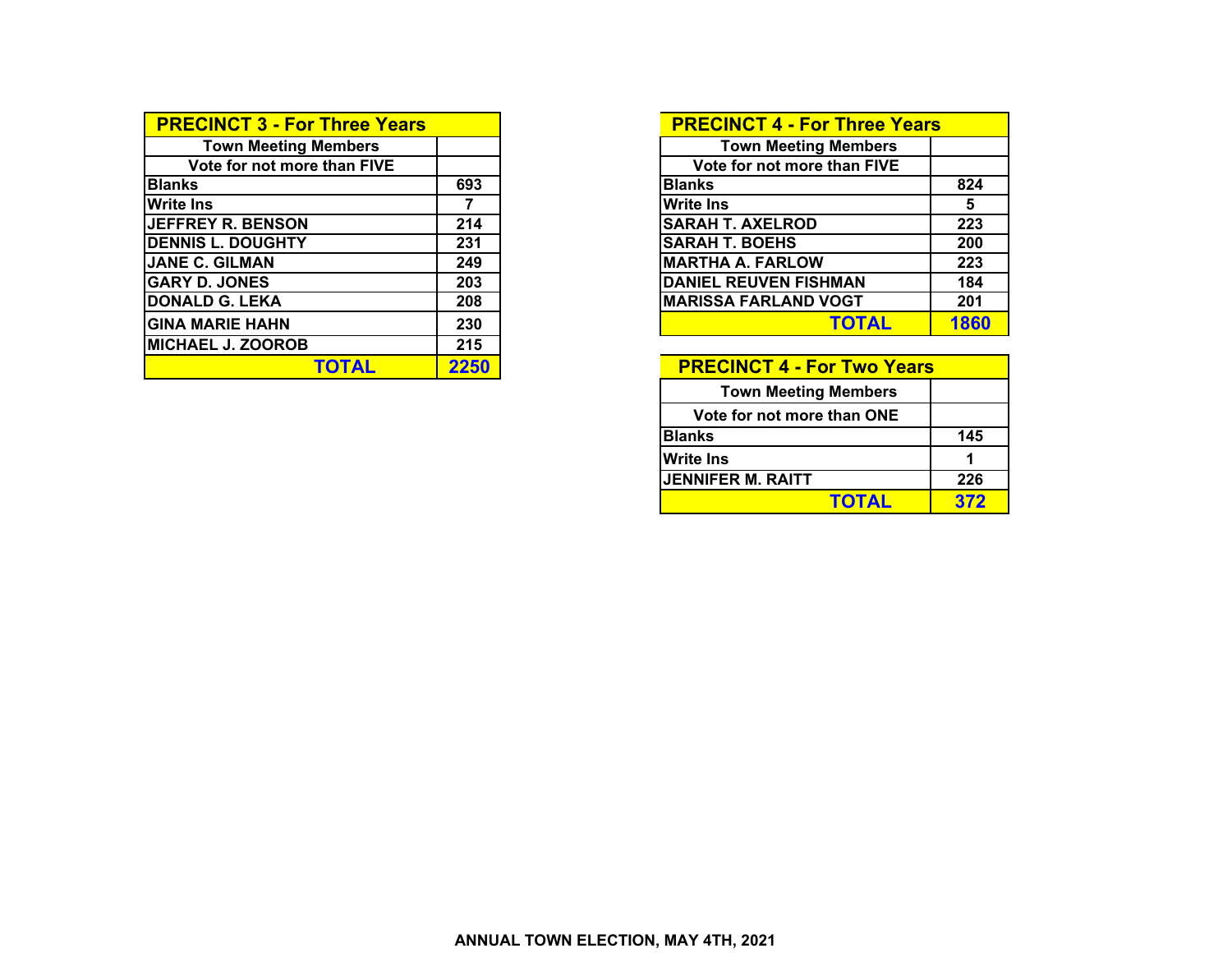| <b>PRECINCT 5 - For Three Years</b> |      | <b>PRECINCT 6 - For Three Years</b>   |  |
|-------------------------------------|------|---------------------------------------|--|
| <b>Town Meeting Members</b>         |      | <b>Town Meeting Members</b>           |  |
| Vote for not more than FIVE         |      | Vote for not more than FIVE           |  |
| <b>Blanks</b>                       | 970  | <b>Blanks</b>                         |  |
| <b>Write Ins</b>                    | 0    | <b>Write Ins</b>                      |  |
| <b>ROBERT S. DAVES</b>              | 344  | <b>JOHN BASSETT</b>                   |  |
| <b>FAITH I. MICHAELS</b>            | 302  | <b>ARTHUR WELLINGTON CONQUEST III</b> |  |
| <b>PHYLLIS O'LEARY</b>              | 313  | <b>CHRISTOPHER S. DEMPSEY</b>         |  |
| <b>WILLIAM E. REYELT</b>            | 352  | DANIEL G. SALTZMAN                    |  |
| <b>CLAIRE B. STAMPFER</b>           | 301  | <b>RYAN D. BLACK</b>                  |  |
| <b>ANTHONY EVANS FLINT</b>          | 328  | <b>LIAM MICHAEL HAFTER</b>            |  |
| <b>TOTAL</b>                        | 2910 | TOTAL                                 |  |

|                 | <b>PRECINCT 6 - For Three Years</b>   |      |
|-----------------|---------------------------------------|------|
|                 | <b>Town Meeting Members</b>           |      |
|                 | Vote for not more than FIVE           |      |
| $\overline{70}$ | <b>Blanks</b>                         | 1103 |
| $\overline{0}$  | <b>Write Ins</b>                      | 8    |
| 44              | <b>JOHN BASSETT</b>                   | 383  |
| 02              | <b>ARTHUR WELLINGTON CONQUEST III</b> | 382  |
| $\overline{13}$ | <b>CHRISTOPHER S. DEMPSEY</b>         | 431  |
| 52              | <b>DANIEL G. SALTZMAN</b>             | 380  |
| 01              | <b>RYAN D. BLACK</b>                  | 288  |
| 28              | <b>LIAM MICHAEL HAFTER</b>            | 230  |
| <b>10</b>       |                                       | 3205 |

| <b>PRECINCT 6 - For Two Year</b> |              |
|----------------------------------|--------------|
| <b>Town Meeting Members</b>      |              |
| Vote for not more than ONE       |              |
| <b>Blanks</b>                    | 191          |
| <b>Write Ins</b>                 | $\mathbf{2}$ |
| INATALIA LINOS                   | 448          |
| <b>TOTAL</b>                     | 641          |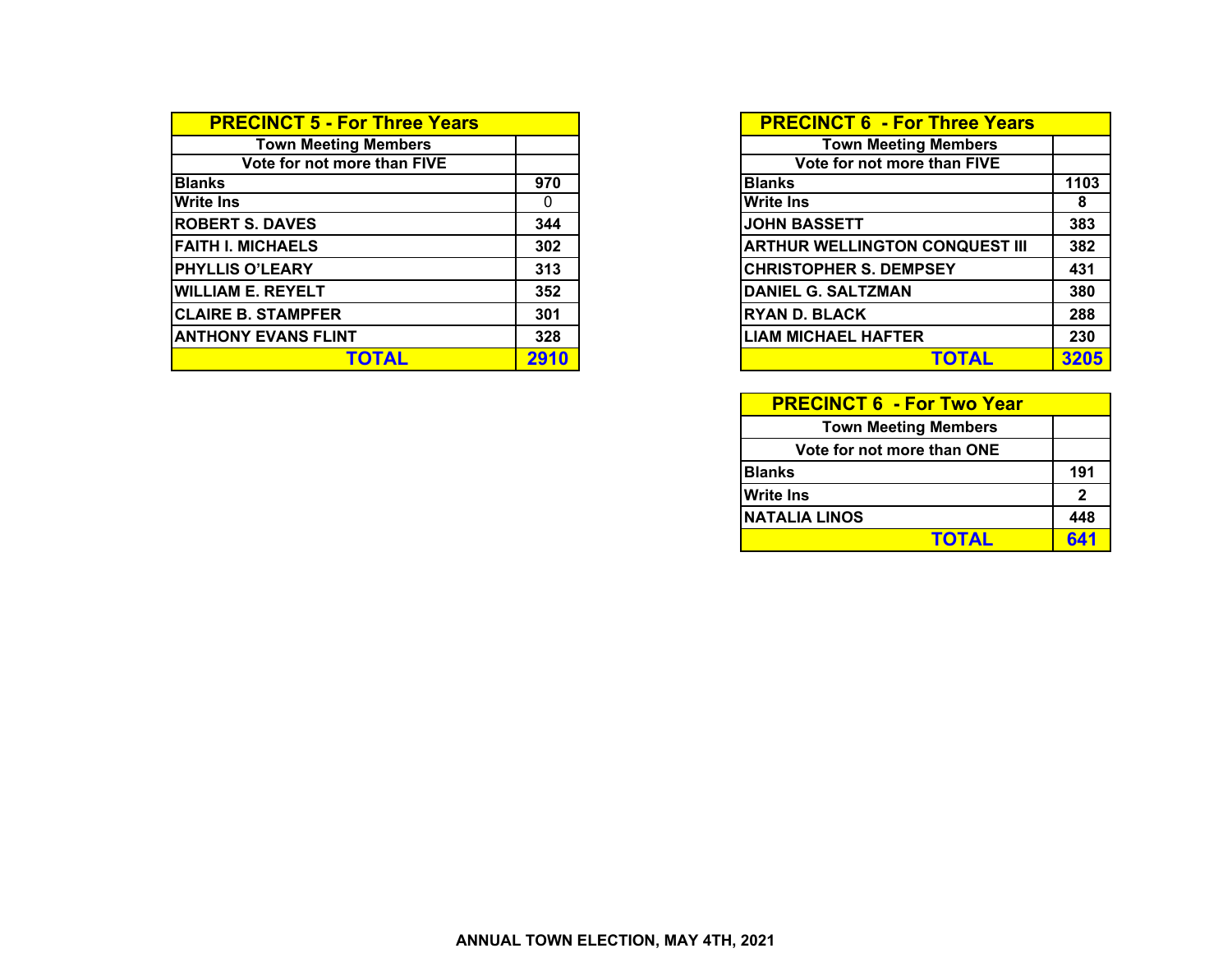| <b>PRECINCT 7 - For Three Years</b> |      | <b>PRECINCT 8 - For Three Years</b> |             |
|-------------------------------------|------|-------------------------------------|-------------|
| <b>Town Meeting Members</b>         |      | <b>Town Meeting Members</b>         |             |
| Vote for not more than FIVE         |      | Vote for not more than FIVE         |             |
| <b>Blanks</b>                       | 573  | <b>Blanks</b>                       | 853         |
| <b>Write Ins</b>                    | 0    | <b>Write Ins</b>                    | $\mathbf 0$ |
| <b>SUSAN F. COHEN</b>               | 168  | <b>TRACIE ELLIOT BURNS</b>          | 302         |
| <b>CHRISTI E. ELECTRIS</b>          | 258  | <b>DAVID-MARC GOLDSTEIN</b>         | 231         |
| <b>SUSAN N. GRANOFF</b>             | 210  | <b>ANITA L. JOHNSON</b>             | 278         |
| JONATHAN J. MARGOLIS                | 180  | <b>EDWARD L. LOECHLER</b>           | 220         |
| ICHI CHI WU                         | 258  | <b>MICHAEL W. TOFFEL</b>            | 316         |
| <b>AMANDA L. ZIMMERMAN</b>          | 233  | <b>ISAAC SILBERBERG</b>             | 270         |
| <b>TOTAL</b>                        | 1880 | <b>TOTAL</b>                        | 2470        |

| <b>PRECINCT 8 - For Three Years</b> |      |
|-------------------------------------|------|
| <b>Town Meeting Members</b>         |      |
| Vote for not more than FIVE         |      |
| <b>Blanks</b>                       | 853  |
| <b>Write Ins</b>                    | Ω    |
| <b>TRACIE ELLIOT BURNS</b>          | 302  |
| <b>DAVID-MARC GOLDSTEIN</b>         | 231  |
| <b>ANITA L. JOHNSON</b>             | 278  |
| <b>EDWARD L. LOECHLER</b>           | 220  |
| <b>MICHAEL W. TOFFEL</b>            | 316  |
| <b>ISAAC SILBERBERG</b>             | 270  |
| <b>TOTAL</b>                        | 2470 |

| <b>PRECINCT 8 - For Two Years</b> |     |
|-----------------------------------|-----|
| <b>Town Meeting Members</b>       |     |
| Vote for not more than ONE        |     |
| <b>Blanks</b>                     | 139 |
| <b>Write Ins</b>                  |     |
| <b>ARDEN REAMER</b>               | 354 |
| <b>TOTAL</b>                      | 494 |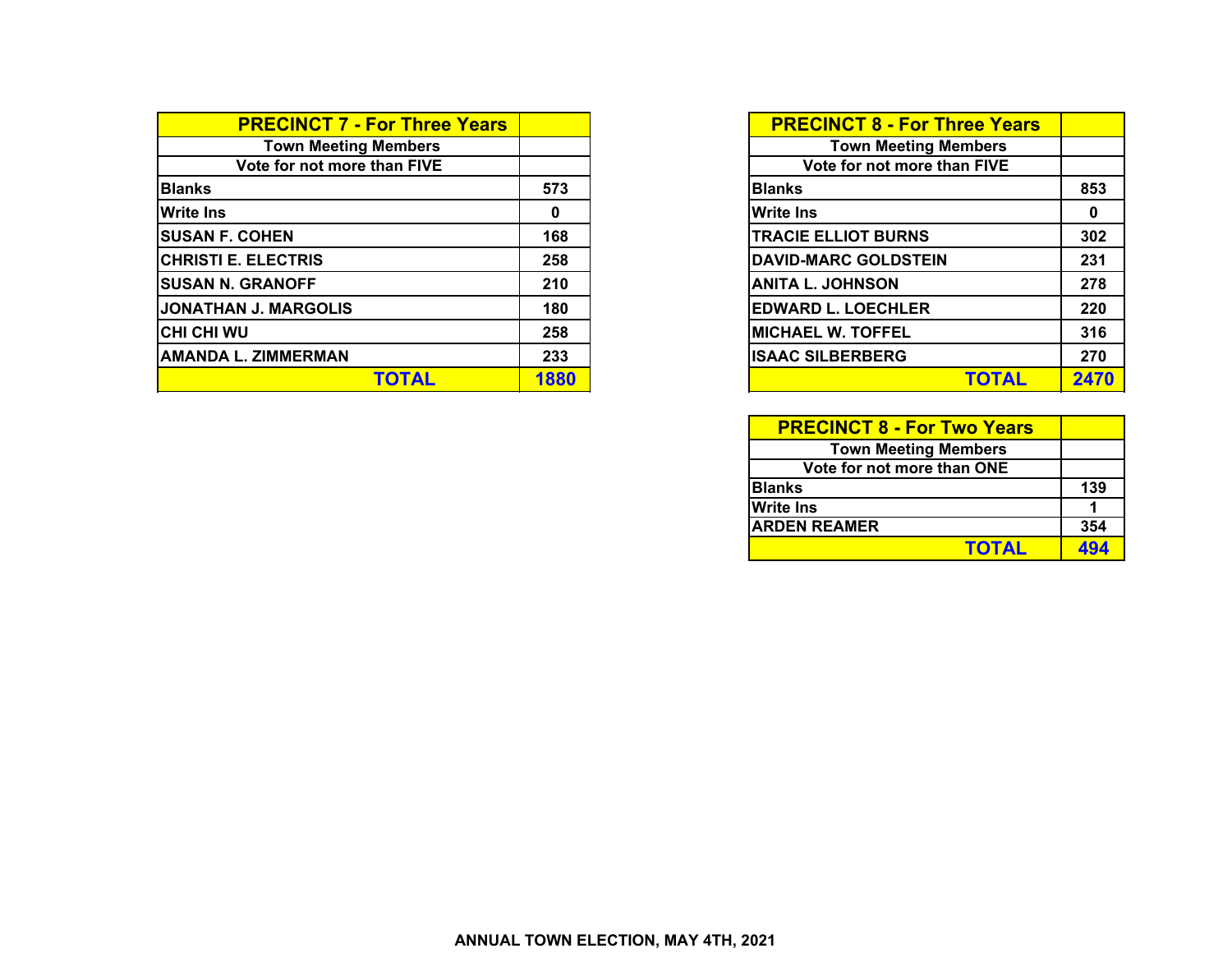| <b>PRECINCT 9 - For Three Years</b> |      | <b>PRECINCT 10 - For Three Years</b>  |
|-------------------------------------|------|---------------------------------------|
| <b>Town Meeting Members</b>         |      | <b>Town Meeting Members</b>           |
| Vote for not more than FIVE         |      | Vote for not more than FIVE           |
| <b>Blanks</b>                       | 845  | <b>Blanks</b>                         |
| <b>Write Ins</b>                    |      | <b>Write Ins</b>                      |
| <b>IMARTIN R. ROSENTHAL</b>         | 225  | <b>C. SCOTT ANANIAN</b>               |
| <b>JJUDITH A. VANDERKAY</b>         | 248  | LINDA M. DAVIS                        |
| <b>IGEORGE ABBOTT WHITE</b>         | 245  | <b>FREDERICK C. LIVINGSTON</b>        |
| <b>DAMON ERIK GRAFF</b>             | 193  | <b>INAOMI LEIGH SWEITZER</b>          |
| <b>ISARA B. KITTERMAN</b>           | 309  | <b>IPRINZ JEREMY LLANES DELA CRUZ</b> |
| <b>IGERALD M.TUCKMAN</b>            | 209  | <b>IROSLYN L. FELDBERG</b>            |
| TOTAL                               | 2275 | <b>IERIC EMANUEL HYETT</b>            |

| <b>PRECINCT 9 - For Two Years</b> |     |                                    |
|-----------------------------------|-----|------------------------------------|
| <b>Town Meeting Members</b>       |     | <b>PRECINCT 10 - For Two Years</b> |
| Vote for not more than ONE        |     | <b>Town Meeting Members</b>        |
| <b>Blanks</b>                     | 176 | Vote for not more than One         |
| <b>Write Ins</b>                  |     | <b>Blanks</b>                      |
| <b>ITHOMAS R. MARTON</b>          | 276 | <b>Write Ins</b>                   |
| <b>TOTAL</b>                      | 455 | <b>IEMY TAKINAMI</b>               |

| <b>irs</b> |      | <b>PRECINCT 10 - For Three Years</b> |      |
|------------|------|--------------------------------------|------|
|            |      | <b>Town Meeting Members</b>          |      |
|            |      | Vote for not more than FIVE          |      |
|            | 845  | <b>Blanks</b>                        | 490  |
|            |      | <b>Write Ins</b>                     |      |
|            | 225  | <b>C. SCOTT ANANIAN</b>              | 262  |
|            | 248  | <b>LINDA M. DAVIS</b>                | 161  |
|            | 245  | <b>FREDERICK C. LIVINGSTON</b>       | 108  |
|            | 193  | <b>NAOMI LEIGH SWEITZER</b>          | 258  |
|            | 309  | <b>PRINZ JEREMY LLANES DELA CRUZ</b> | 193  |
|            | 209  | <b>ROSLYN L. FELDBERG</b>            | 246  |
|            | 2275 | <b>ERIC EMANUEL HYETT</b>            | 185  |
|            |      | <b>TOTAL</b>                         | 1905 |

|     | <b>PRECINCT 10 - For Two Years</b> |     |
|-----|------------------------------------|-----|
|     | <b>Town Meeting Members</b>        |     |
| 176 | Vote for not more than One         |     |
|     | <b>Blanks</b>                      | 106 |
| 276 | <b>Write Ins</b>                   |     |
| 455 | <b>EMY TAKINAMI</b>                | 272 |
|     | ΤΩΤΔΙ                              |     |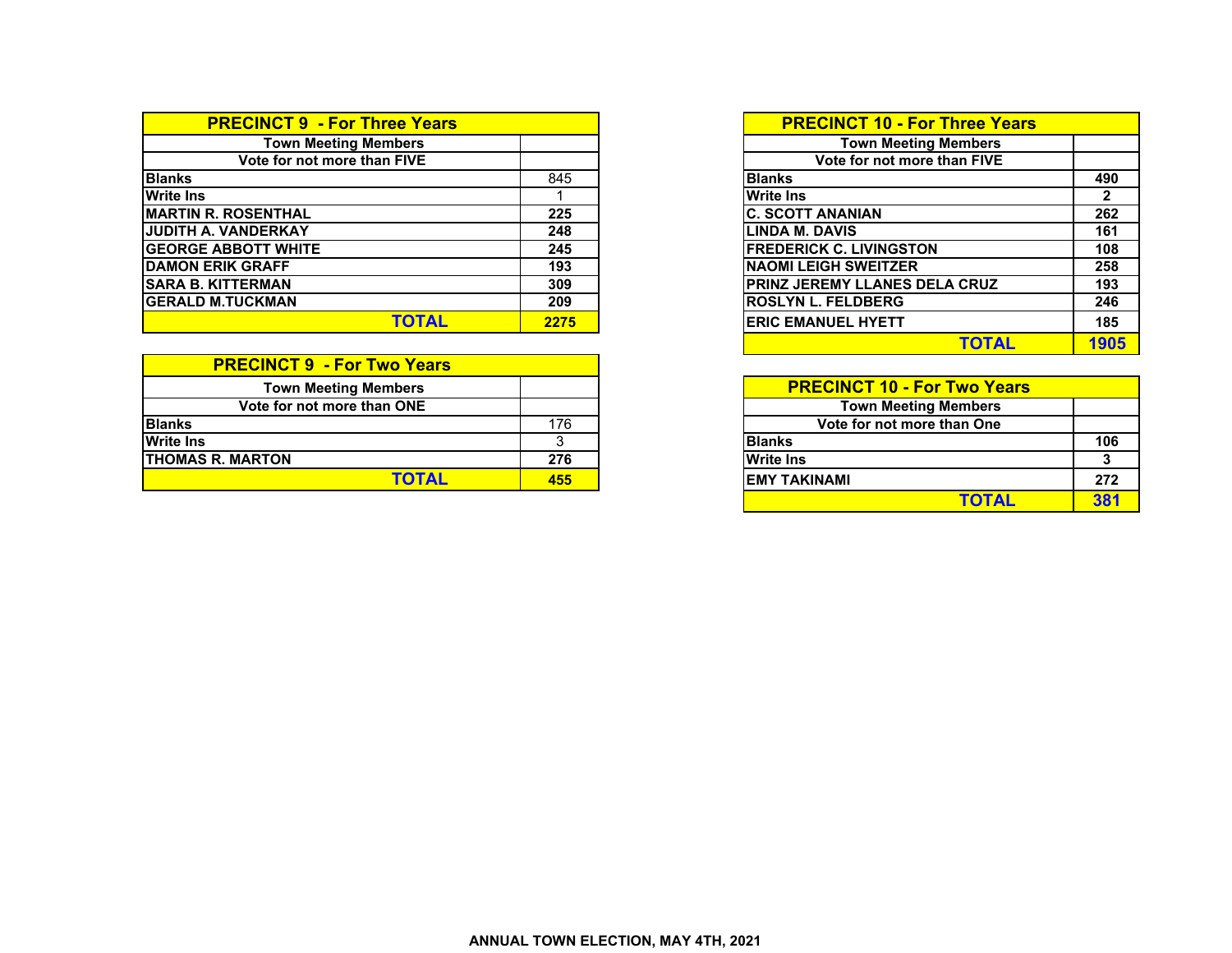| <b>PRECINCT 11 - For Three Years</b> |      | <b>PRECINCT 12 - For Three Years</b> |
|--------------------------------------|------|--------------------------------------|
| <b>Town Meeting Members</b>          |      | <b>Town Meeting Members</b>          |
| Vote for not more than FIVE          |      | Vote for not more than FIVE          |
| <b>Blanks</b>                        | 801  | <b>Blanks</b>                        |
| <b>Write Ins</b>                     |      | <b>Write Ins</b>                     |
| <b>SHIRA H. FISCHER</b>              | 330  | <b>AMY HUMMEL</b>                    |
| <b>DAVID BRUCE KREWINGHAUS</b>       | 257  | <b>MARK LOWENSTEIN</b>               |
| <b>DAVID M. POLLAK</b>               | 276  | <b>HARRY S. MARGOLIS</b>             |
| <b>ANNE L. WEAVER</b>                | 273  | PETRA GOSPODNETIC BIGNAMI            |
| JONATHAN JOSEPH GOLDEN               | 251  | <b>ALEC H. JARET</b>                 |
| <b>JACOB A. POURATI</b>              | 141  | MAZAL JARET                          |
| <b>TOTAL</b>                         | 2330 | <b>TOTAL</b>                         |

| <b>PRECINCT 11 - For Three Years</b> |      | <b>PRECINCT 12 - For Three Years</b> |      |
|--------------------------------------|------|--------------------------------------|------|
| <b>Town Meeting Members</b>          |      | <b>Town Meeting Members</b>          |      |
| Vote for not more than FIVE          |      | Vote for not more than FIVE          |      |
| <b>Blanks</b>                        | 801  | <b>Blanks</b>                        | 1118 |
| <b>Write Ins</b>                     |      | <b>Write Ins</b>                     | 9    |
| <b>SHIRA H. FISCHER</b>              | 330  | <b>AMY HUMMEL</b>                    | 410  |
| <b>DAVID BRUCE KREWINGHAUS</b>       | 257  | <b>MARK LOWENSTEIN</b>               | 365  |
| <b>DAVID M. POLLAK</b>               | 276  | <b>HARRY S. MARGOLIS</b>             | 372  |
| <b>ANNE L. WEAVER</b>                | 273  | PETRA GOSPODNETIC BIGNAMI            | 396  |
| <b>JONATHAN JOSEPH GOLDEN</b>        | 251  | <b>ALEC H. JARET</b>                 | 167  |
| <b>JACOB A. POURATI</b>              | 141  | <b>MAZAL JARET</b>                   | 218  |
| TOTAL                                | 2330 | <b>TOTAL</b>                         | 3055 |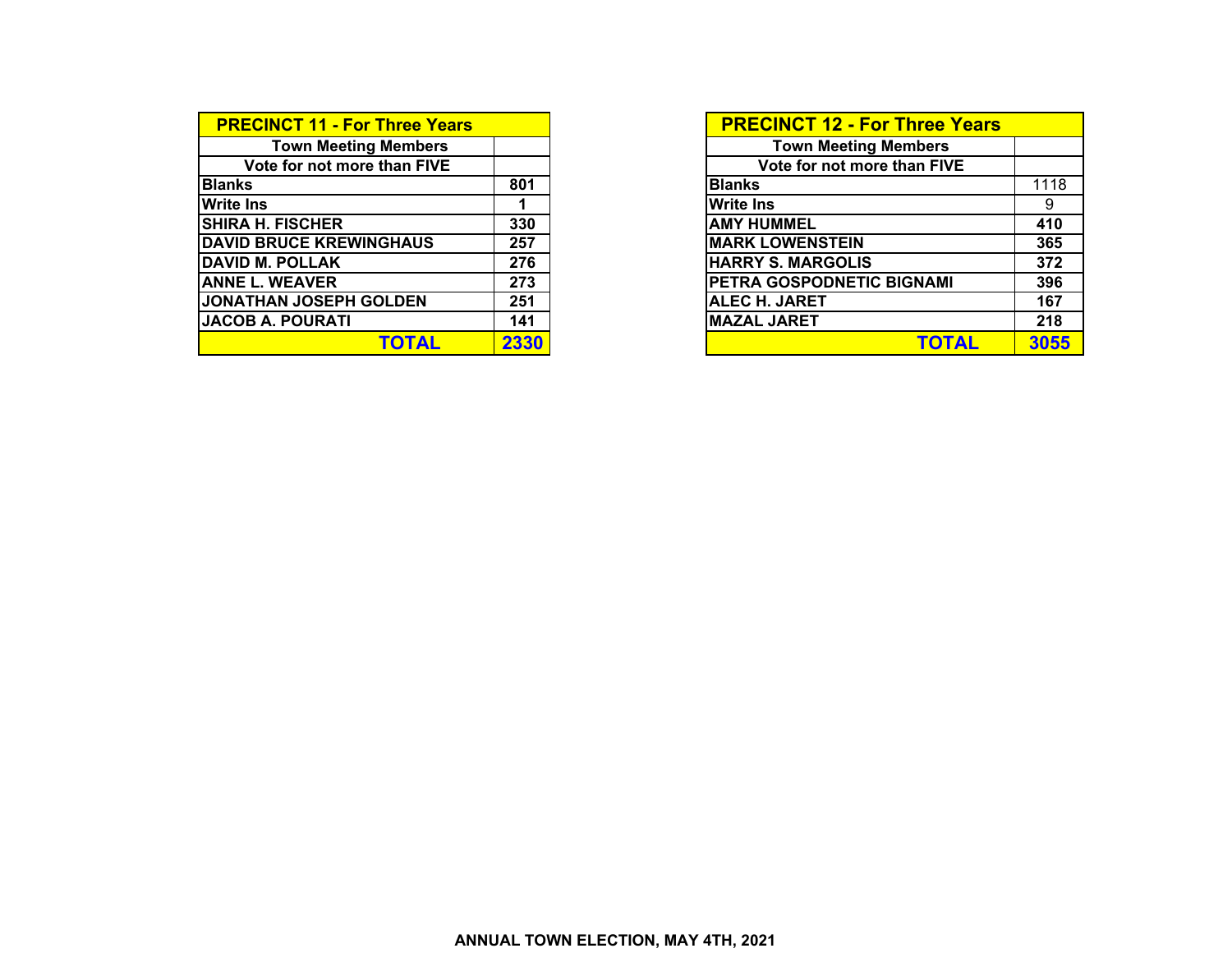| <b>PRECINCT 13 - For Three Years</b> |      | <b>PRECINCT 14 - For Three Years</b> |      |
|--------------------------------------|------|--------------------------------------|------|
| <b>Town Meeting Members</b>          |      | <b>Town Meeting Members</b>          |      |
| Vote for not more than FIVE          |      | Vote for not more than FIVE          |      |
| <b>Blanks</b>                        | 1009 | <b>Blanks</b>                        | 1061 |
| <b>Write Ins</b>                     | 4    | <b>Write Ins</b>                     | 10   |
| <b>CARLA MARGUERITE WYMAN BENKA</b>  | 324  | <b>CLIFFORD MICHAEL BROWN</b>        | 238  |
| <b>CHRIS CHANYASULKIT</b>            | 335  | <b>KENNETH M. GOLDSTEIN</b>          | 261  |
| <b>JOHN DOGGETT</b>                  | 284  | <b>PAMELA C. LODISH</b>              | 267  |
| <b>PAUL A. SANER</b>                 | 291  | <b>SHAARI S. MITTEL</b>              | 234  |
| <b>ADA TADMOR</b>                    | 254  | <b>SASSAN ZELKHA</b>                 | 254  |
| <b>AREZOU SANIEOFF</b>               | 169  | <b>TOTAL</b>                         | 2325 |
| <b>TOTAL</b>                         | 2670 |                                      |      |

| <b>PRECINCT 14 - For Three Years</b> |      |
|--------------------------------------|------|
| <b>Town Meeting Members</b>          |      |
| Vote for not more than FIVE          |      |
| <b>Blanks</b>                        | 1061 |
| <b>Write Ins</b>                     | 10   |
| <b>CLIFFORD MICHAEL BROWN</b>        | 238  |
| <b>KENNETH M. GOLDSTEIN</b>          | 261  |
| <b>PAMELA C. LODISH</b>              | 267  |
| <b>SHAARI S. MITTEL</b>              | 234  |
| <b>SASSAN ZELKHA</b>                 | 254  |
| TOTAL                                | 2325 |